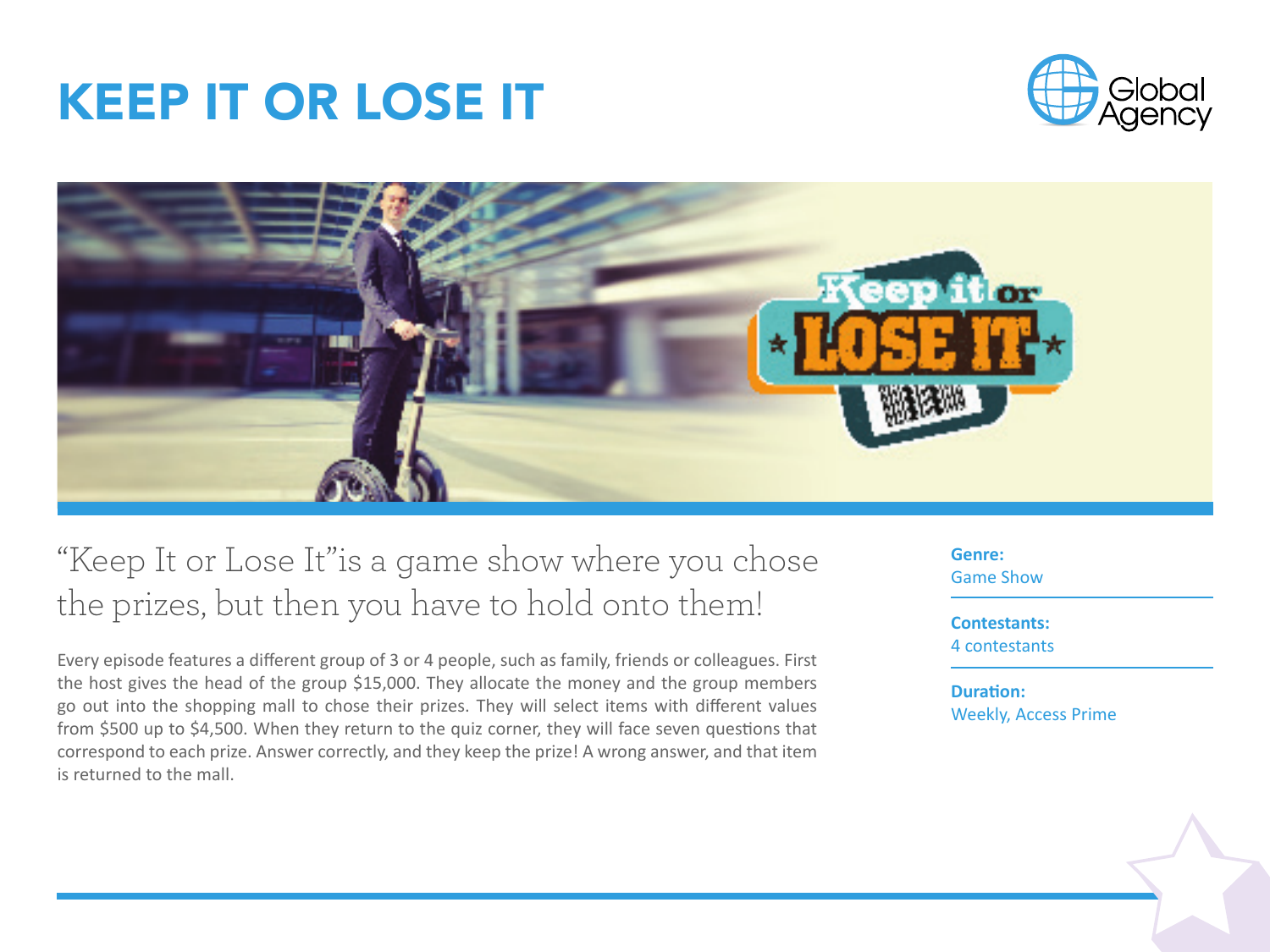



Each episode features a different group of 3-4 people who know each other well. Each episode starts with a VTR which introduces the contestants. Before the game begins, the host chats with the contestants and gives them a large amount of prize money of \$15,000 that they can spend however they wish. The host asks them what they want to buy the most and how they are going to spend this money. They share the amount between themselves in a way group leader decides, then they are free to spend it on whatever they wish.

We briskly see contestants during shopping one by one. Voice-over tells what each of them bought. After shopping, the group members gather in a special quiz corner in the shopping mall. The products they purchased are brought in, each item still with its price tag.

Then the challenge starts for them to keep hold of the items they bought. All they have to do is keep hold of what they've just bought. The more they answer correctly, the more of their dream items they get to keep.

There are seven questions standing between them and their chance to take home all their prizes.

Each question is worth a certain amount of prize Money. Here is the Money tree:

1st question - \$500 2nd question - \$1,000 3rd question - \$1,500 4th question - \$2,000 5th question - \$2,500 6th question - \$3,000 7th question - \$4,500 total amount: \$15,000 For each question, the group of friends choose a different representative to answer the trivia questions; after choosing, they don't have any power to help or influence their friend.

For the first question, the host asks a group member to sit facing him and answer the first question. If the answer is wrong, the group member must pick up the prize worth \$500, and return it (for example, perfume and sunglasses). If the answer is correct, they will not have to let go of the item. The contestants are in rotation and have 60 seconds to answer each question.

For example: A bottle of perfume costs \$200, a diamond necklace costs \$1,000, a fridge costs \$2,000, a mobile phone costs \$700, a pair of luxury brand shoes costs \$350, a laptop costs \$1,500, a pair of sunglasses costs \$300, a bicycle costs \$450, a pair of roller skates costs \$150.

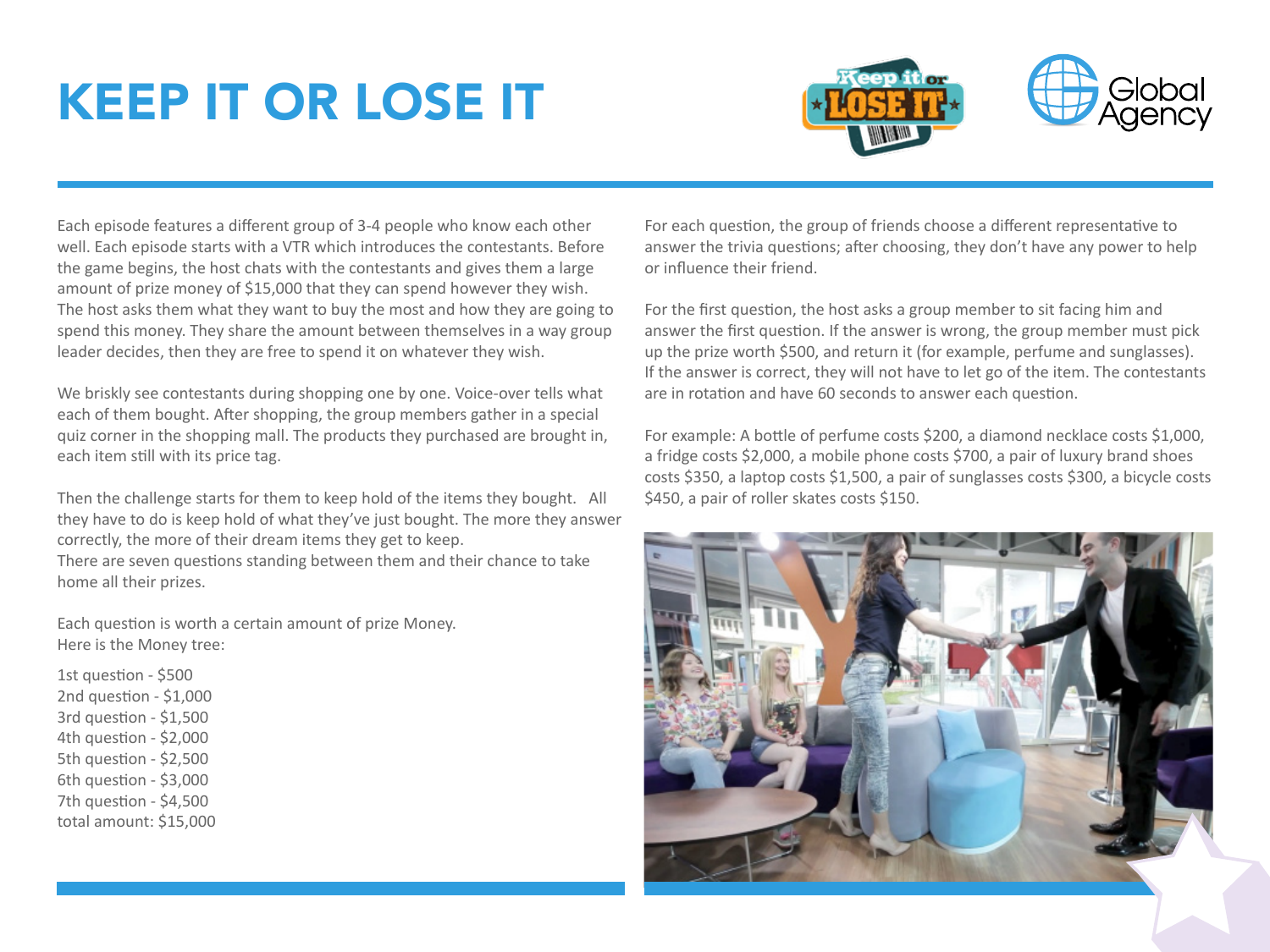



In case a wrong answer is given, the contestant may select to return the items which were bought by her friends. Her friends cannot influence the contestant at this stage either.

At the 4th question, the contestant is given a lifeline. The lifelines can vary (it's up to production's decision). The contestants might be allowed to go through the shopping mall and try to find a person that can answer the question for them; it's up to them to find the right person. Another lifeline might be calling 5 phone numbers randomly, and asking people at the end of the phone if they know the right answer.



At the end of the game, the group will keep all the prizes they won through their correct answers. Everything else will have to be returned to the mall. Important: The Prize Money is given to the contestants in advance, they spend it however they want. Then if they want to keep the items they bought, they need to give the right answers to the questions. If they lose, we see a drama, even if the question value is \$500. It's not easy for people to give back something which they won at the beginning.

Style of the Questions: It's a time consuming process. Questions are easy but it takes time to answer them. For example, a question may ask what the 21st letter in the alphabet is, the chronological order for some inventions or events, or it could be a question like: "If a person says Ali's son is my son's father, what is the connection with the person and Ali?" The answer would be "The person is Ali's daughter in law".

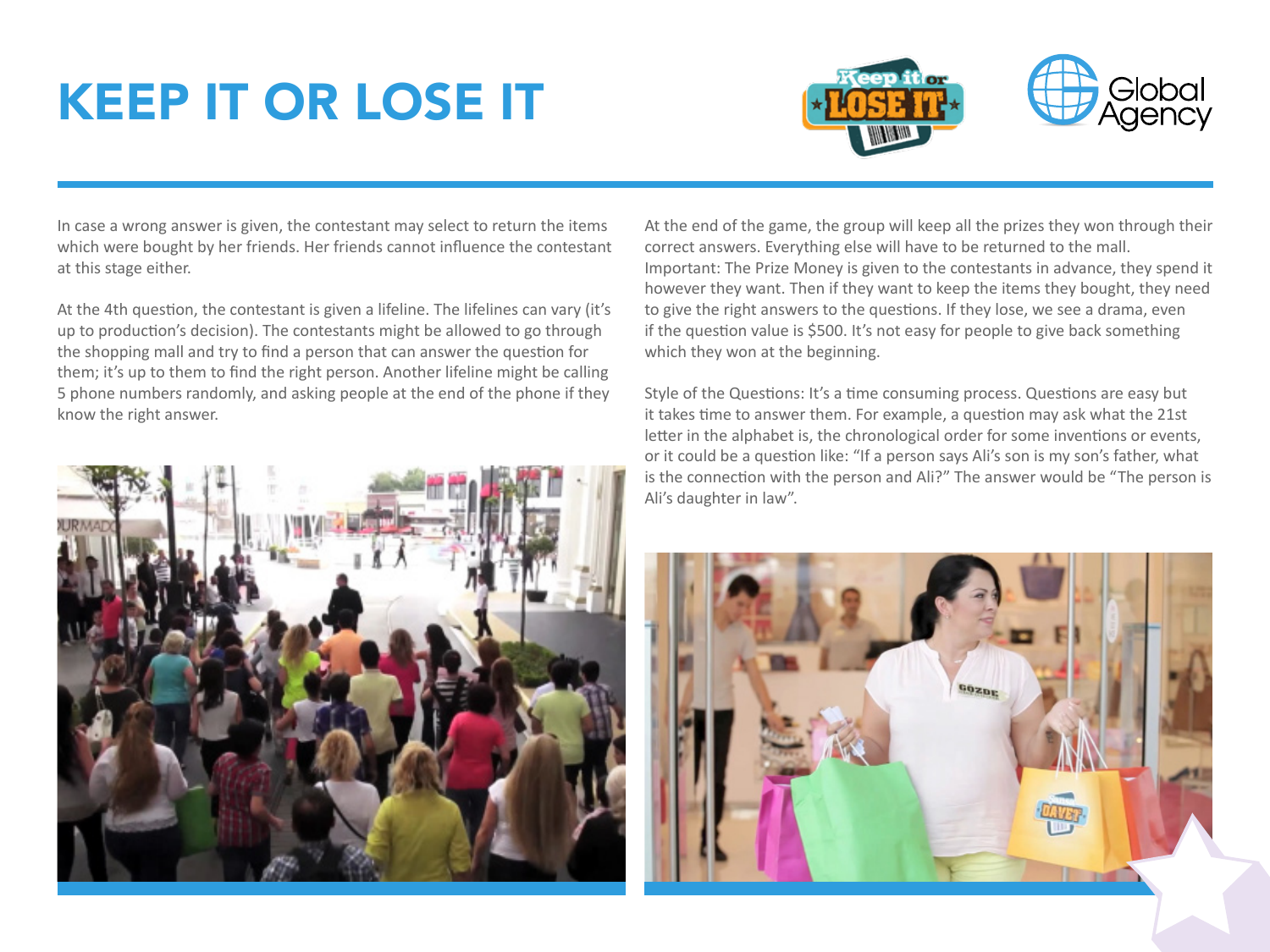

### RATINGS

| <b>Date</b>           | <b>Total Demo Share</b> | Channel Avr. | Comm. Demo Share | Channel Avr. |
|-----------------------|-------------------------|--------------|------------------|--------------|
| 21.08.2014 - Thursday | 5.9                     | 8.5          |                  | 9.1          |
| 26.08.2014 - Tuesday  | 11.5                    | 8.5          | 15.0             | 9.1          |
| 02.09.2014 - Tuesday  | 11.0                    | 9.0          | 13.4             | 9.7          |
| 16.09.2014 - Tuesday  | 9.6                     | 9.0          | 10.3             | 9.7          |
| 23.09.2014 - Tuesday  | 10.2                    | 9.0          | 13.5             | 9.7          |



TOTAL